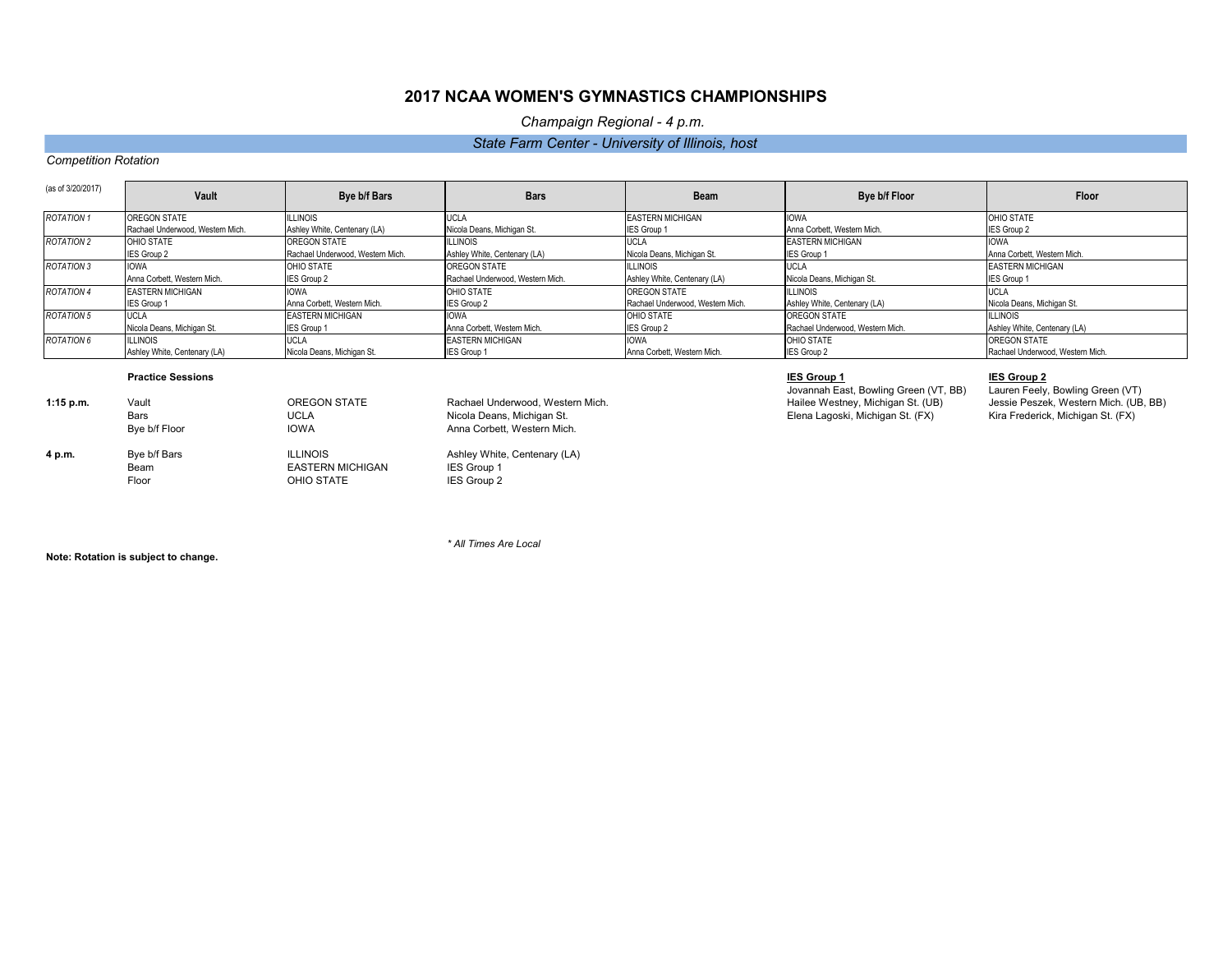# **2017 NCAA WOMEN'S GYMNASTICS CHAMPIONSHIPS**

*Lincoln Regional - 4 p.m.* 

### *Bob Devaney Sports Center - University of Nebraska, host*

### *Competition Rotation*

| (as of 3/20/2017) | Vault                     | Bye b/f Bars              | <b>Bars</b>               | <b>Beam</b>               | Bye b/f Floor             | <b>Floor</b>              |
|-------------------|---------------------------|---------------------------|---------------------------|---------------------------|---------------------------|---------------------------|
| <b>ROTATION 1</b> | <b>BOISE ST.</b>          | <b>ARIZONA</b>            | <b>LSU</b>                | <b>IOWA ST</b>            | <b>NEBRASKA</b>           | <b>MINNESOTA</b>          |
|                   | Mariana Murphy, Air Force | IES Group 2               | Kara Witgen, Air Force    | IES Group 3               | <b>IES Group 1</b>        | IES Group 4               |
| <b>ROTATION 2</b> | <b>MINNESOTA</b>          | <b>BOISE ST.</b>          | <b>ARIZONA</b>            | lsu                       | <b>IOWA ST.</b>           | <b>INEBRASKA</b>          |
|                   | IES Group 4               | Mariana Murphy, Air Force | <b>IES Group 2</b>        | Kara Witgen, Air Force    | <b>IES Group 3</b>        | <b>IES Group 1</b>        |
| <b>ROTATION 3</b> | <b>INEBRASKA</b>          | <b>MINNESOTA</b>          | <b>BOISE ST.</b>          | <b>ARIZONA</b>            | <b>ILSU</b>               | <b>IOWA ST.</b>           |
|                   | IES Group 1               | IES Group 4               | Mariana Murphy, Air Force | IES Group 2               | Kara Witgen, Air Force    | IES Group 3               |
| <b>ROTATION 4</b> | <b>IOWA ST.</b>           | NEBRASKA                  | <b>MINNESOTA</b>          | <b>BOISE ST.</b>          | <b>ARIZONA</b>            | LSU                       |
|                   | IES Group 3               | <b>IES Group 1</b>        | <b>IES Group 4</b>        | Mariana Murphy, Air Force | <b>IES Group 2</b>        | Kara Witgen, Air Force    |
| <b>ROTATION 5</b> | LSU                       | IOWA ST.                  | <b>NEBRASKA</b>           | <b>MINNESOTA</b>          | <b>BOISE ST.</b>          | <b>ARIZONA</b>            |
|                   | Kara Witgen, Air Force    | IES Group 3               | <b>IES Group 1</b>        | IES Group 4               | Mariana Murphy, Air Force | <b>IES Group 2</b>        |
| <b>ROTATION 6</b> | <b>ARIZONA</b>            | <b>LSU</b>                | <b>IOWA ST.</b>           | <b>NEBRASKA</b>           | <b>MINNESOTA</b>          | <b>BOISE ST.</b>          |
|                   | IES Group 2               | Kara Witgen, Air Force    | <b>IES Group 3</b>        | IES Group 1               | <b>IES Group 4</b>        | Mariana Murphy, Air Force |

### **Practice Sessions**

| $1:15$ p.m. | Vault<br><b>Bars</b><br>Bye b/f Floor | <b>BOISE ST.</b><br>LSU<br>NEBRASKA            | Mariana Murphy, Air Force<br>Kara Witgen, Air Force<br><b>IES Group 1</b> | <b>IES Group 1</b><br>Anna Salamone, Air Force (VT, UB)<br>Rita Koenigbauer, Air Force (BB)<br>Casey Bell, Air Force (FX) | <b>IES Group 2</b><br>Jamie Lewis, Air Force (VT, UB, FX)<br>Chelsea Grimison, Air Force (BB) |
|-------------|---------------------------------------|------------------------------------------------|---------------------------------------------------------------------------|---------------------------------------------------------------------------------------------------------------------------|-----------------------------------------------------------------------------------------------|
| 4 p.m.      | Bye b/f Bars<br>Beam<br>Floor         | <b>ARIZONA</b><br>IOWA ST.<br><b>MINNESOTA</b> | IES Group 2<br>IES Group 3<br>IES Group 4                                 | <b>IES Group 3</b><br>Riley Hill, Air Force (VT, BB)<br>Darby Germain, Air Force (UB, FX)                                 | <b>IES Group 4</b><br>Brittney Reed, Air Force (UB, BB, FX)                                   |

*\* All Times Are Local*

**Note: Rotation is subject to change.**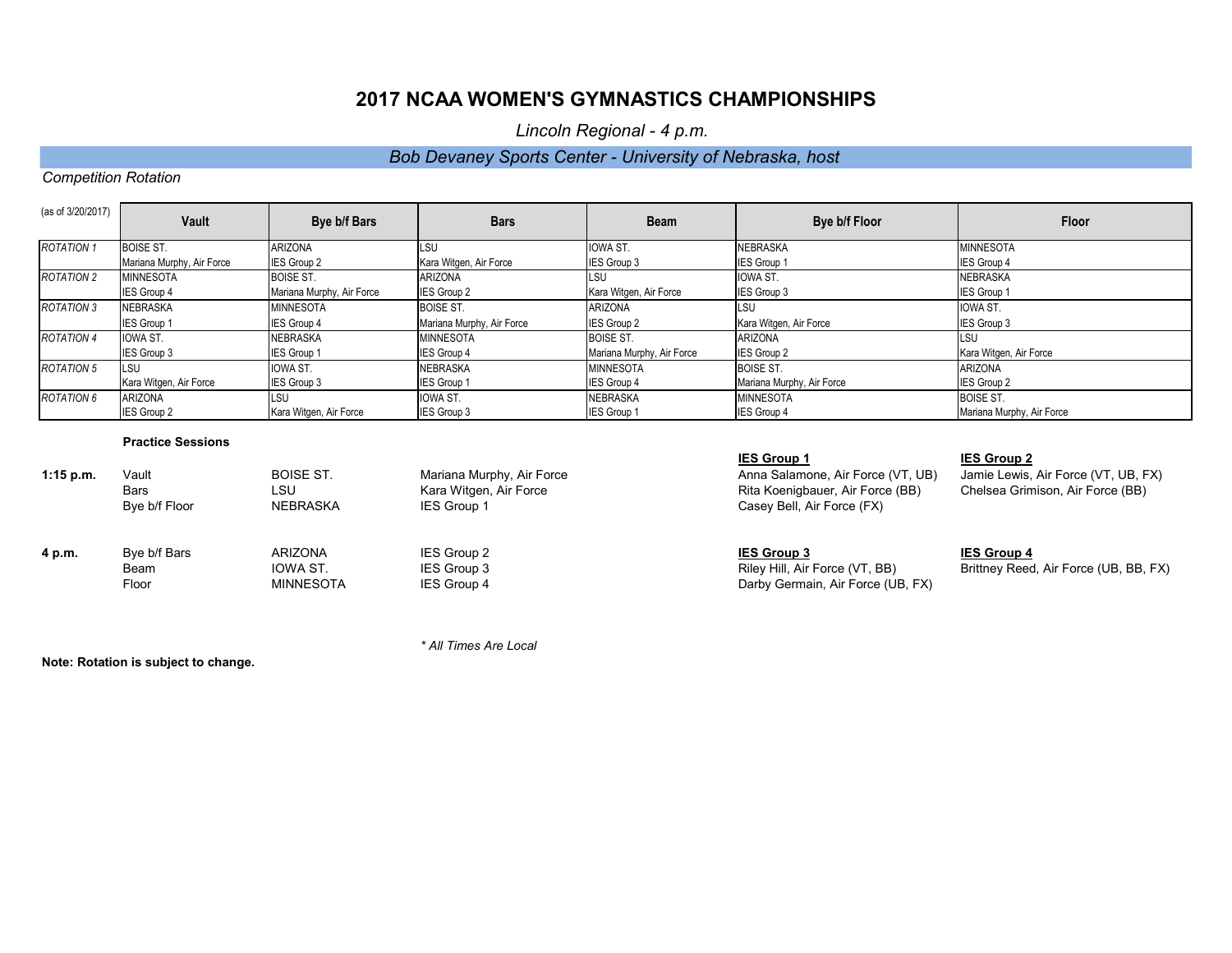| (as of 3/20/2017) | <b>Vault</b>                    | Bye b/f Bars                    | <b>Bars</b>                     | <b>Beam</b>                     | Bye b/f Floor                   | <b>Floor</b>                    |
|-------------------|---------------------------------|---------------------------------|---------------------------------|---------------------------------|---------------------------------|---------------------------------|
| <b>ROTATION 1</b> | <b>MICHIGAN</b>                 | <b>GEORGE WASHINGTON</b>        | ALABAMA                         | <b>WEST VIRGINIA</b>            | <b>SOUTHERN UTAH</b>            | <b>KENT ST.</b>                 |
|                   | Lyanda Dudley, Cornell          | Libby Groden, Rutgers           | Majesta Valentine, West Chester | <b>IES Group 1</b>              | Caroline Morant, Brown          | <b>IES Group 2</b>              |
| <b>ROTATION 2</b> | <b>KENT ST.</b>                 | <b>MICHIGAN</b>                 | <b>GEORGE WASHINGTON</b>        | ALABAMA                         | <b>WEST VIRGINIA</b>            | SOUTHERN UTAH                   |
|                   | <b>IES Group 2</b>              | Lyanda Dudley, Cornell          | Libby Groden, Rutgers           | Majesta Valentine, West Chester | <b>IES Group 1</b>              | Caroline Morant, Brown          |
| ROTATION 3        | SOUTHERN UTAH                   | KENT ST.                        | <b>MICHIGAN</b>                 | <b>GEORGE WASHINGTON</b>        | <b>ALABAMA</b>                  | <b>WEST VIRGINIA</b>            |
|                   | Caroline Morant, Brown          | <b>IES Group 2</b>              | Lyanda Dudley, Cornell          | Libby Groden, Rutgers           | Majesta Valentine, West Chester | <b>IES Group 1</b>              |
| <b>ROTATION 4</b> | <b>WEST VIRGINIA</b>            | <b>ISOUTHERN UTAH</b>           | KENT ST.                        | <b>MICHIGAN</b>                 | <b>GEORGE WASHINGTON</b>        | <b>ALABAMA</b>                  |
|                   | <b>IES Group 1</b>              | Caroline Morant, Brown          | <b>IES Group 2</b>              | Lyanda Dudley, Cornell          | Libby Groden, Rutgers           | Majesta Valentine, West Chester |
| ROTATION 5        | <b>ALABAMA</b>                  | <b>WEST VIRGINIA</b>            | <b>SOUTHERN UTAH</b>            | <b>KENT ST.</b>                 | <b>MICHIGAN</b>                 | <b>GEORGE WASHINGTON</b>        |
|                   | Majesta Valentine, West Chester | <b>IES Group 1</b>              | Caroline Morant, Brown          | <b>IES Group 2</b>              | Lyanda Dudley, Cornell          | Libby Groden, Rutgers           |
| ROTATION 6        | <b>IGEORGE WASHINGTON</b>       | <b>ALABAMA</b>                  | <b>WEST VIRGINIA</b>            | <b>SOUTHERN UTAH</b>            | <b>KENT ST.</b>                 | <b>MICHIGAN</b>                 |
|                   | Libby Groden, Rutgers           | Majesta Valentine, West Chester | <b>IES Group 1</b>              | Caroline Morant, Brown          | <b>IES Group 2</b>              | Lyanda Dudley, Cornell          |

### **Practice Sessions**

| $1:15$ p.m. | Vault         | <b>MICHIGAN</b>          | Lyanda Dudley, Cornell          | <b>IES Group 1</b>                   | <b>IES Group 2</b>   |
|-------------|---------------|--------------------------|---------------------------------|--------------------------------------|----------------------|
|             | <b>Bars</b>   | ALABAMA                  | Majesta Valentine, West Chester | Tracey Person, Pittsburgh (VT)       | <b>Kimberly Ste</b>  |
|             | Bye b/f Floor | SOUTHERN UTAH            | Caroline Morant, Brown          | Taylor Laymon, Pittsburgh (UB)       | Daisy Todd,          |
|             |               |                          |                                 | Brianna Comport, Bridgeport (BB, FX) | <b>Kaitlin Greer</b> |
| 4 p.m.      | Bye b/f Bars  | <b>GEORGE WASHINGTON</b> | Libby Groden, Rutgers           |                                      | Maya Reime           |
|             | Beam          | <b>WEST VIRGINIA</b>     | IES Group 1                     |                                      |                      |
|             | Floor         | KENT ST.                 | IES Group 2                     |                                      |                      |
|             |               |                          |                                 |                                      |                      |

Taylor Laymon, Pittsburgh (UB) Daisy Todd, Temple (UB) Brianna Comport, Bridgeport (BB, FX) Kaitlin Green, Cornell (BB)

 *All Times Are Local\**

**Note: Rotation is subject to change.**

Tracey Person, Pittsburgh (VT) Kimberly Stewart, Bridgeport (VT) **Maya Reimers, Bridgeport (FX)** 

# **2017 NCAA WOMEN'S GYMNASTICS CHAMPIONSHIPS**

## *Morgantown Regional - 4 p.m.*

### *Competition Rotation*

### *WVU Coliseum- West Virginia University, host*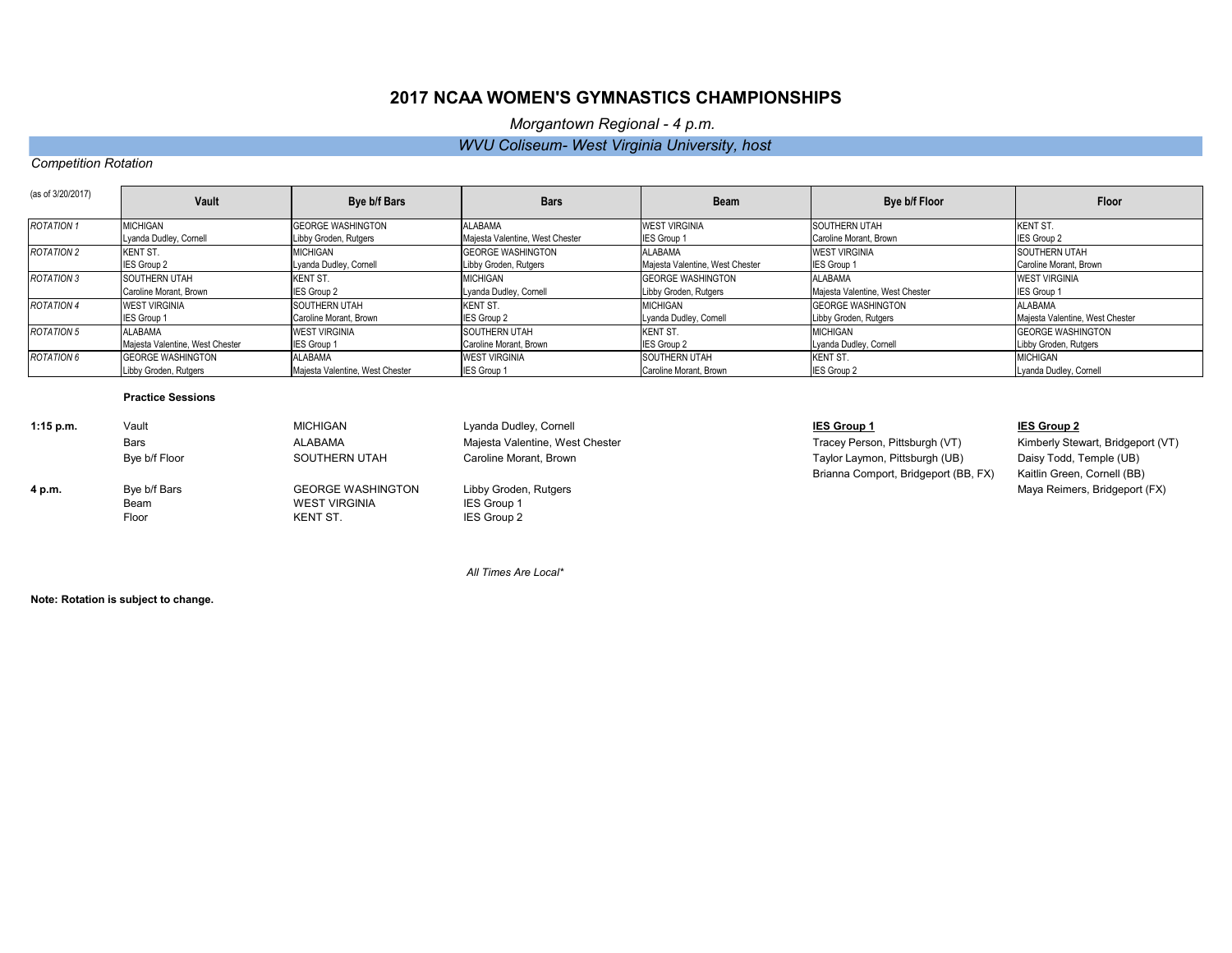| (as of 3/20/2017) | <b>Vault</b>                      | <b>Bye b/f Bars</b>               | <b>Bars</b>                       | <b>Beam</b>                       | Bye b/f Floor                     | Floor                             |
|-------------------|-----------------------------------|-----------------------------------|-----------------------------------|-----------------------------------|-----------------------------------|-----------------------------------|
| <b>ROTATION 1</b> | <b>DENVER</b>                     | <b>AUBURN</b>                     | <b>UTAH</b>                       | ARKANSAS                          | <b>CALIFORNIA</b>                 | <b>CENTRAL MICHIGAN</b>           |
|                   | Alexis Brawner, Southeast Mo. St. | Katherine Prentice, Northern III. | Mikailla Northern, III.-Chicago   | IES Group 1                       | Ashley Potts, Northern III.       | <b>IES Group 2</b>                |
| <b>ROTATION 2</b> | <b>CENTRAL MICHIGAN</b>           | <b>DENVER</b>                     | <b>AUBURN</b>                     | <b>UTAH</b>                       | <b>ARKANSAS</b>                   | <b>CALIFORNIA</b>                 |
|                   | <b>IES Group 2</b>                | Alexis Brawner, Southeast Mo. St. | Katherine Prentice. Northern III. | Mikailla Northern, III.-Chicago   | IES Group 1                       | Ashley Potts, Northern III.       |
| <b>ROTATION 3</b> | <b>CALIFORNIA</b>                 | <b>ICENTRAL MICHIGAN</b>          | <b>DENVER</b>                     | AUBURN                            | <b>UTAH</b>                       | <b>ARKANSAS</b>                   |
|                   | Ashley Potts, Northern III.       | <b>IES Group 2</b>                | Alexis Brawner, Southeast Mo. St. | Katherine Prentice, Northern III. | Mikailla Northern, III.-Chicago   | IES Group 1                       |
| <b>ROTATION 4</b> | <b>ARKANSAS</b>                   | <b>CALIFORNIA</b>                 | <b>CENTRAL MICHIGAN</b>           | <b>DENVER</b>                     | <b>AUBURN</b>                     | <b>UTAH</b>                       |
|                   | <b>IES Group 1</b>                | Ashley Potts, Northern III.       | <b>IES Group 2</b>                | Alexis Brawner, Southeast Mo. St. | Katherine Prentice, Northern III. | Mikailla Northern, III.-Chicago   |
| <b>ROTATION 5</b> | <b>UTAH</b>                       | ARKANSAS                          | <b>CALIFORNIA</b>                 | <b>CENTRAL MICHIGAN</b>           | <b>DENVER</b>                     | <b>AUBURN</b>                     |
|                   | Mikailla Northern, III.-Chicago   | <b>IES Group 1</b>                | Ashley Potts, Northern III.       | <b>IES Group 2</b>                | Alexis Brawner, Southeast Mo. St. | Katherine Prentice, Northern III. |
| <b>ROTATION 6</b> | AUBURN                            | <b>UTAH</b>                       | ARKANSAS                          | <b>CALIFORNIA</b>                 | <b>ICENTRAL MICHIGAN</b>          | <b>DENVER</b>                     |
|                   | Katherine Prentice, Northern III. | Mikailla Northern, III.-Chicago   | <b>IES Group 1</b>                | Ashley Potts, Northern III.       | <b>IES Group 2</b>                | Alexis Brawner, Southeast Mo. St. |

### **Practice Sessions IES Group 1 IES Group 2**

| $1:15$ p.m. | Vault         | <b>DENVER</b>           | Alexis Brawner, Southeast Mo. St. |  |
|-------------|---------------|-------------------------|-----------------------------------|--|
|             | <b>Bars</b>   | UTAH                    | Mikailla Northern, III.-Chicago   |  |
|             | Bye b/f Floor | <b>CALIFORNIA</b>       | Ashley Potts, Northern III.       |  |
| 4 p.m.      | Bye b/f Bars  | <b>AUBURN</b>           | Katherine Prentice, Northern III. |  |
|             | Beam          | <b>ARKANSAS</b>         | IES Group 1                       |  |
|             | Floor         | <b>CENTRAL MICHIGAN</b> | IES Group 2                       |  |

Nichelle Christopherson, Arizona St. (BB) Gabrielle Cooke, Illinois St. (FX)

*\* All Times Are Local*

**Note: Rotation is subject to change.**

Schyler Jones, Texas Woman's (VT) Kierstin Sokolowski, Lindenwood (MO), (VT, BB)<br>Jamyra Carter, Northern III. (UB) Courtney Dowdell, Northern III. (UB, FX) **Courtney Dowdell, Northern Ill. (UB, FX)** 

# **2017 NCAA WOMEN'S GYMNASTICS CHAMPIONSHIPS**

*Fayetteville Regional - 4 p.m.* 

## *Barnhill Arena - University of Arkansas, Fayetteville, host*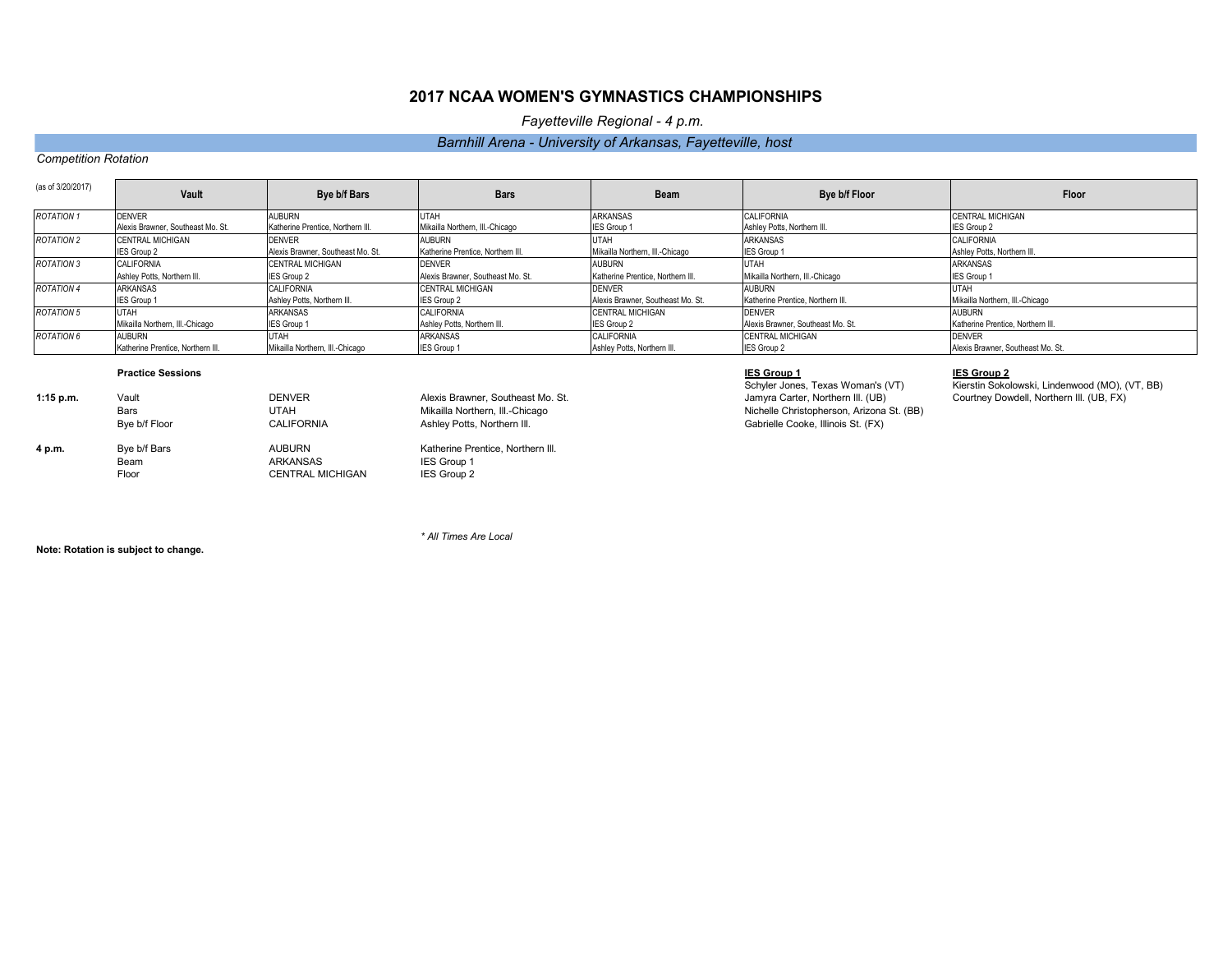Sarah Faller, Maryland (VT, BB) **Paris Phillips, North Carolina St. (VT)** Amanda Fillard, North Carolina St. (UB) Melissa Brooker, North Carolina St. (UB) Emily Brauckmuller, Maryland (FX) Mary Elle Arduino, Towson (BB) Alecia Farina, Maryland (FX)

| (as of 3/20/2017) | <b>Vault</b>                       | Bye b/f Bars                       | <b>Bars</b>                        | <b>Beam</b>                        | Bye b/f Floor                      | <b>Floor</b>                       |
|-------------------|------------------------------------|------------------------------------|------------------------------------|------------------------------------|------------------------------------|------------------------------------|
| <b>ROTATION 1</b> | <b>GEORGIA</b>                     | <b>NEW HAMPSHIRE</b>               | <b>FLORIDA</b>                     | PENN ST.                           | <b>MISSOURI</b>                    | NORTH CAROLINA                     |
|                   | Gabriella Yarussi, Towson          | Kristen Peterman, Maryland         | Chelsea Knight, North Carolina St. | <b>IES Group 1</b>                 | Tyra McKellar, Towson              | IES Group 2                        |
| <b>ROTATION 2</b> | NORTH CAROLINA                     | <b>GEORGIA</b>                     | <b>NEW HAMPSHIRE</b>               | <b>FLORIDA</b>                     | <b>PENN ST.</b>                    | <b>MISSOURI</b>                    |
|                   | <b>IES Group 2</b>                 | Gabriella Yarussi, Towson          | Kristen Peterman, Maryland         | Chelsea Knight, North Carolina St. | <b>IES Group 1</b>                 | Tyra McKellar, Towson              |
| <b>ROTATION 3</b> | <b>MISSOURI</b>                    | <b>NORTH CAROLINA</b>              | <b>GEORGIA</b>                     | <b>NEW HAMPSHIRE</b>               | <b>FLORIDA</b>                     | PENN ST.                           |
|                   | Tyra McKellar, Towson              | <b>IES Group 2</b>                 | Gabriella Yarussi, Towson          | Kristen Peterman, Maryland         | Chelsea Knight, North Carolina St. | <b>IES Group 1</b>                 |
| <b>ROTATION 4</b> | PENN ST.                           | <b>MISSOURI</b>                    | <b>NORTH CAROLINA</b>              | <b>GEORGIA</b>                     | <b>NEW HAMPSHIRE</b>               | <b>FLORIDA</b>                     |
|                   | <b>IES Group 1</b>                 | Tyra McKellar, Towson              | <b>IES Group 2</b>                 | Gabriella Yarussi, Towson          | Kristen Peterman, Maryland         | Chelsea Knight, North Carolina St. |
| <b>ROTATION 5</b> | <b>FLORIDA</b>                     | PENN ST.                           | <b>MISSOURI</b>                    | NORTH CAROLINA                     | <b>GEORGIA</b>                     | <b>NEW HAMPSHIRE</b>               |
|                   | Chelsea Knight, North Carolina St. | <b>IES Group 1</b>                 | Tyra McKellar, Towson              | <b>IES Group 2</b>                 | Gabriella Yarussi, Towson          | Kristen Peterman, Maryland         |
| <b>ROTATION 6</b> | <b>INEW HAMPSHIRE</b>              | <b>FLORIDA</b>                     | <b>PENN ST.</b>                    | <b>MISSOURI</b>                    | <b>NORTH CAROLINA</b>              | <b>GEORGIA</b>                     |
|                   | Kristen Peterman, Maryland         | Chelsea Knight, North Carolina St. | <b>IES Group 1</b>                 | Tyra McKellar, Towson              | <b>IES Group 2</b>                 | Gabriella Yarussi, Towson          |

### **Practice Sessions**

### **IES Group 1 IES Group 2**

| $1:15$ p.m. | Vault         | <b>GEORGIA</b>  | Gabriella Yarussi, Towson          |
|-------------|---------------|-----------------|------------------------------------|
|             | <b>Bars</b>   | <b>FLORIDA</b>  | Chelsea Knight, North Carolina St. |
|             | Bye b/f Floor | <b>MISSOURI</b> | Tyra McKellar, Towson              |
| 4 p.m.      | Bye b/f Bars  | NEW HAMPSHIRE   | Kristen Peterman, Maryland         |
|             | Beam          | PENN ST.        | <b>IES Group 1</b>                 |
|             | Floor         | NORTH CAROLINA  | IES Group 2                        |

*\* All Times Are Local*

**Note: Rotation is subject to change.**

# **2017 NCAA WOMEN'S GYMNASTICS CHAMPIONSHIPS**

*Gainesville Regional - 4 p.m.* 

## *Stephen C. O'Connell Center - University of Florida, host*